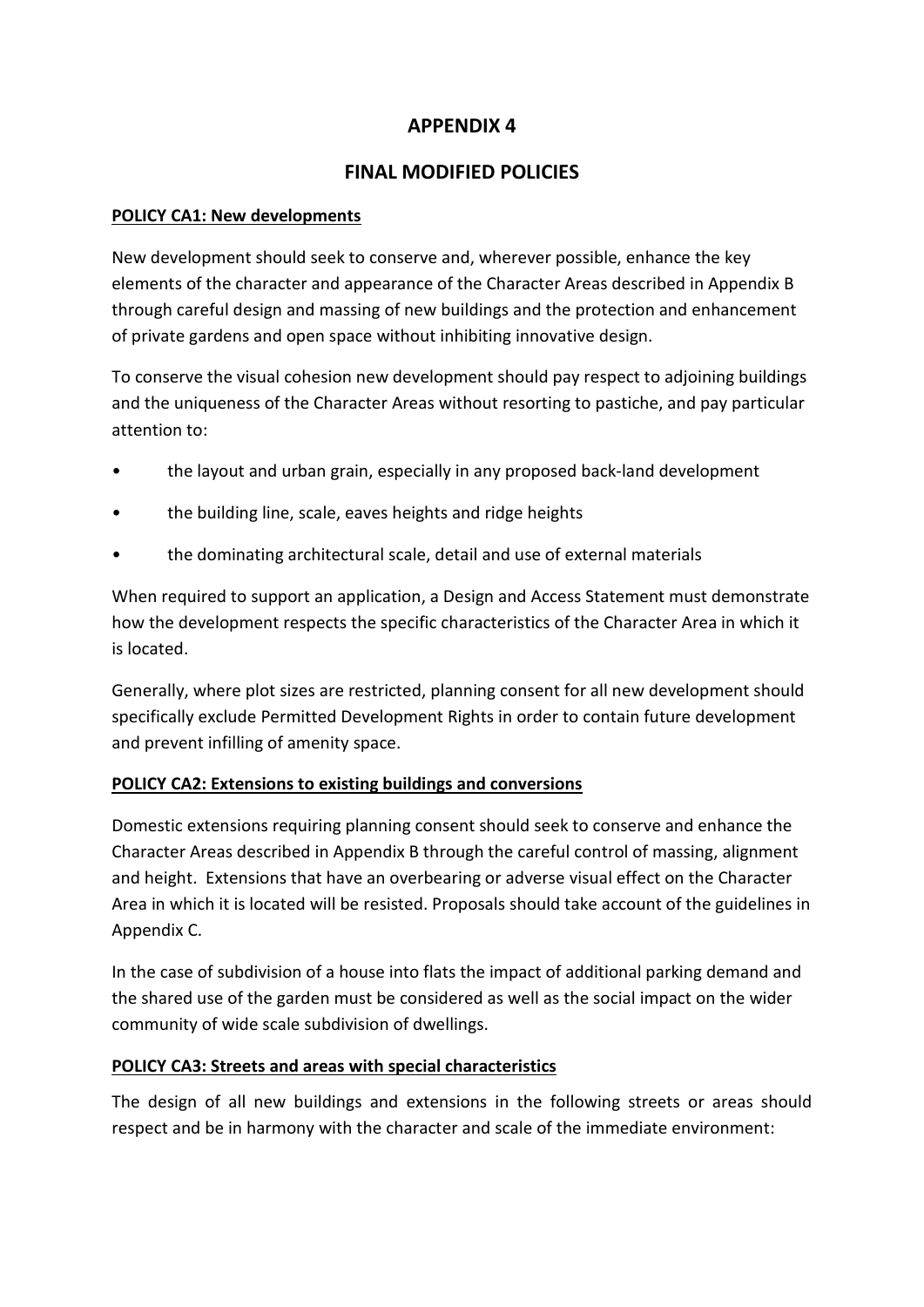- Copthorne Road and Copthorne Close, Milthorne Close, Chess Vale Rise and Uplands, leading from it (Character Area 1): mainly detached houses in a variety of styles in a landscaped setting
- Elmcote Way, Green Lane and Old Barn lane to the west of The Green Conservation Area (in Character Area 2): mainly 1950s detached houses
- New Road, Yorke Road and Dickinson Avenue (Character Area 3): late Victorian and Edwardian villas and terraces
- Gonville Avenue estate including the Watford Road frontage (in Character Area 4): 1920s "cottage estate" early social housing
- The railway throughout the length of the Parish (Character 10): 1920s engineering structures largely as originally constructed
- The Canal throughout the length of the Parish (Character Area 11):  $18^{th}$  and  $19^{th}$ Century engineering and domestic structures.

## **POLICY CA4: Landmark buildings and structures**

The following buildings and structures make a particular architectural contribution to the Parish. Improvements will be encouraged as long as they maintain or enhance the positive contribution the buildings make to the surrounding character. Any proposed change to or replacement of these buildings and structures will only be permitted if the design respects the character and scale of the immediate environment. Any loss of these buildings and structures will be resisted unless the public benefits of any proposal outweigh the loss.

- Baldwins Lane Baptist Church: fine 1930s building with recent high quality extensions
- Methodist Chapel, New Road: Victorian building in Conservation Area with simple architectural detail
- Spire of St Bede`s: distinctive copper clad feature on 1950s building
- St Oswalds Church: 1930s church with unusual brick and stone details
- Holly Lodge Cottage, Baldwins Lane: Victorian detached house
- Old Lodge House, Baldwins Lane: early Victorian, original lodge to Durrants
- The Harvester, Watford Road: symmetrical Neo Georgian 1930s building with balcony recesses on first floor (and with inappropriate modern extensions)
- The Red House, Watford Road: Victorian red brick public house and outbuildings
- Common Moor Canal Lock 79 and nearby canal edge (formerly a wharf)
- Baldwins Lane railway bridge and Cassiobury railway bridge: 1920s London Transport steel structures
- Redundant LNWR lattice girder bridge (1910 steel structure)
- Shops and flats, 188 to 198 Watford Road: neo Georgian symmetrical 1930s block opposite Croxley Station car park) with later extensions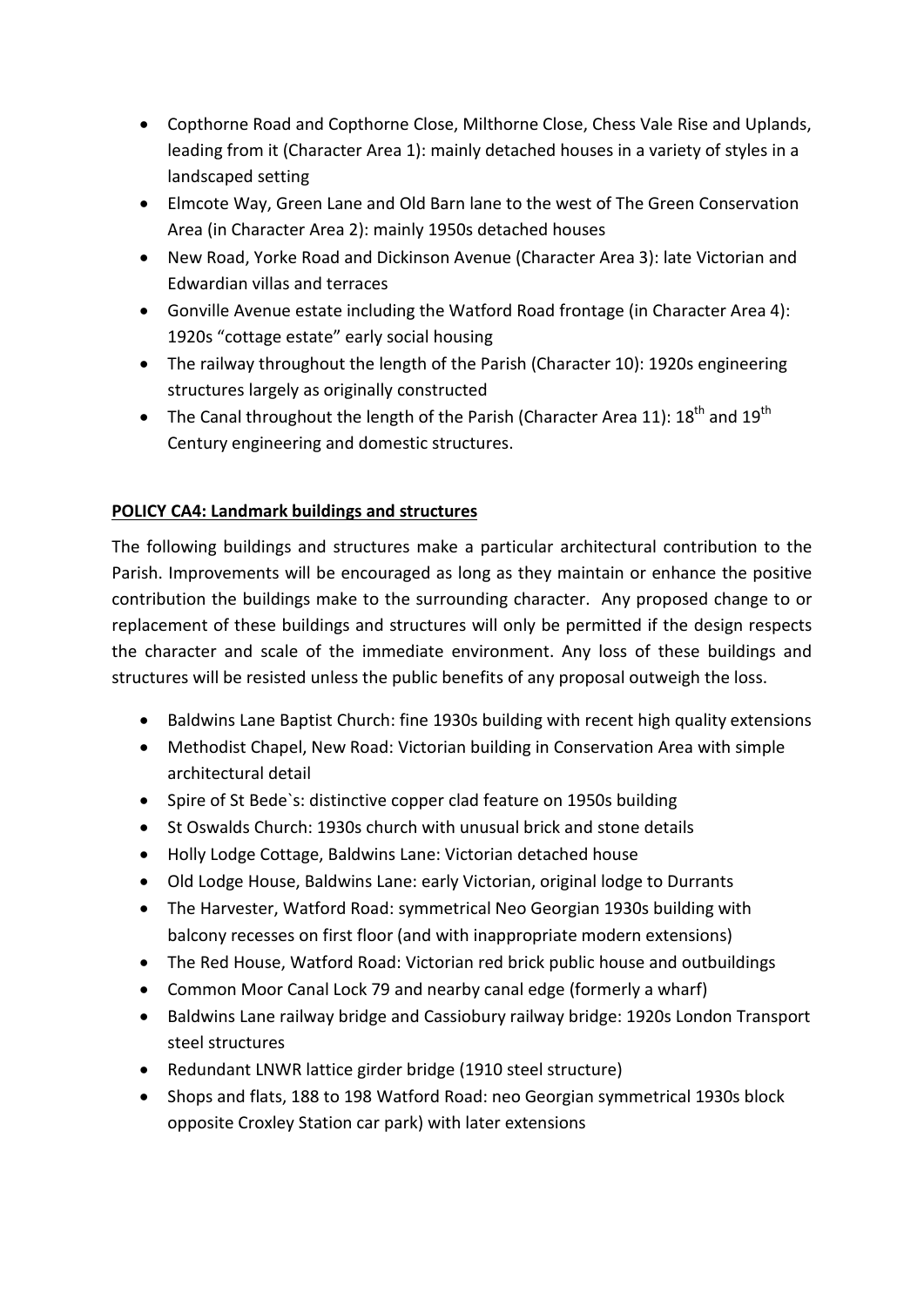• Metropolitan Drinking Fountain and Cattle Trough in Scots Hill (Victorian granite trough now used as planter)

## **POLICY HO1: Satisfying local housing needs**

All new housing proposals should consider the needs of at least one of these local priority groups:

- The ageing population with specially designed accommodation including residential homes
- The starter market for young singles and couples
- Affordable housing for rent for a range of household sizes

All proposed major developments should have at least two dwelling types, of which at least one type should be for families.

## **POLICY HO2: Lifetime neighbourhoods and security**

The location, design and layout of new housing development will be required to contribute to the creation of "lifetime neighbourhoods"<sup>1</sup>. In particular, all new dwellings should be safe and secure for everyone in line with the design principles of "Secured by Design, New Homes 2014" or any successor document. Gated developments will be discouraged.

## **POLICY HO3: Connections to existing footpaths and cycle ways in new developments**

All new development should connect into the existing networks and improve their connectivity.

## **POLICY RE1: Protection of retail uses**

Where planning consent is required, there will be a presumption against any proposed change of use from any A Use Classes<sup>1</sup> to residential use on the grounds of loss of consumer choice, and potential loss of parking and servicing access, subject to marketing evidence and viability testing.

## **POLICY RE2: Safeguarding employment**

Where planning permission is required, there will be a presumption against change of use from any B Use Classes to Residential Use on the grounds of loss of employment, increased parking demand and potential loss of servicing access, subject to marketing evidence that continued use for employment purposes is no longer viable.